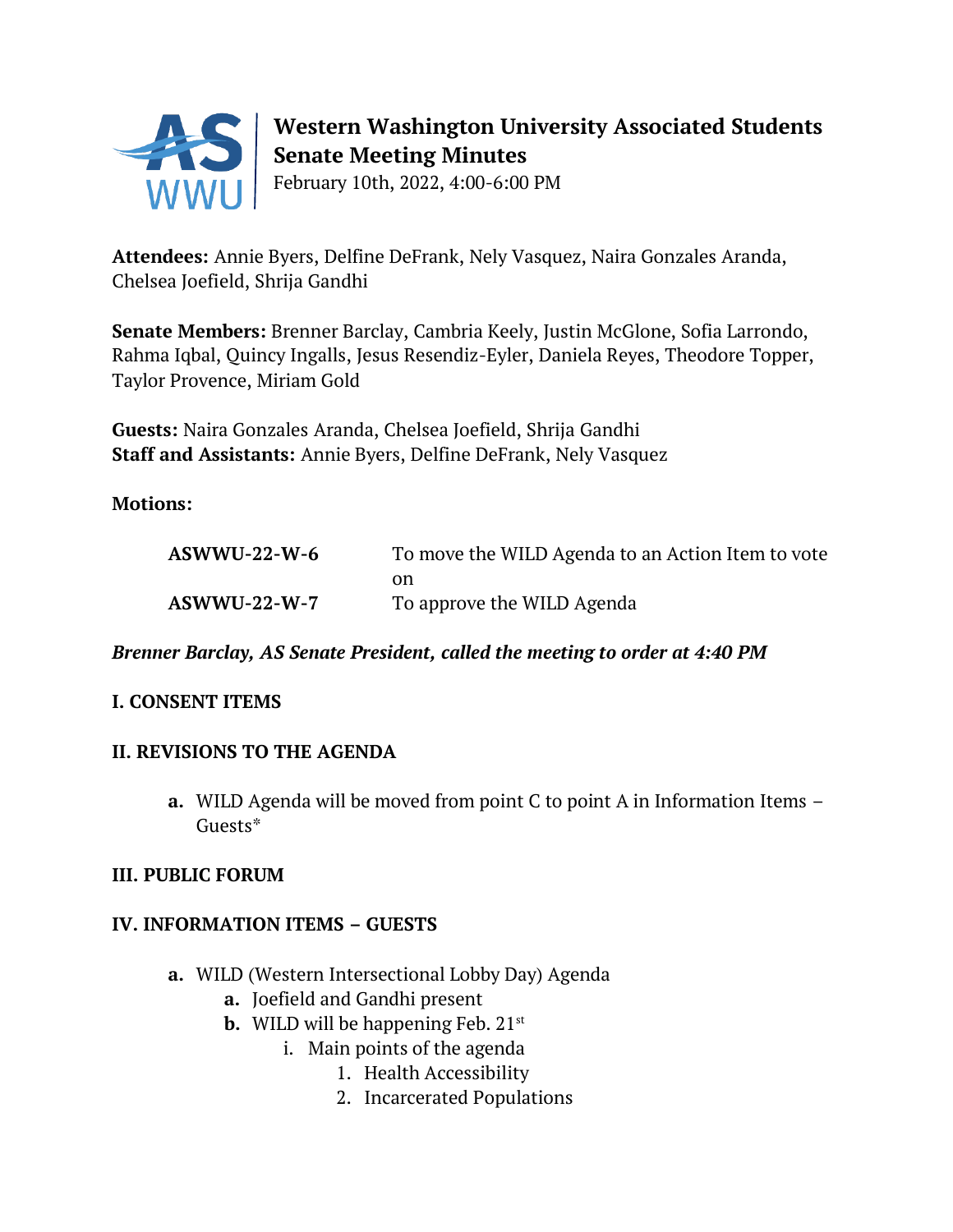- 3. Equity and Justice
- 4. Support for Undocumented and Mixed Status Families at WWU and WA State
- 5. DOC Insert for Disabled Communities
- ii. Each section has two to three bills asking for support, 13 of which are active
- iii. "Dead" bills will be kept in the agenda so that legislatures can sponsor or co-sponsor for the 2023 session
- iv. The agenda will need to be voted on as an action item for the next meeting
- **b.** VP for Diversity Task Force
	- **a.** Gonzalez Aranda asks for help from Senators to fulfill BSO demands and importance of student demands at WWU
		- i. Task force is for BSO Demands 7, 8, 14, and 18
			- 1. Demand 7: adding black art pieces, sculptures, and famous figures to respective buildings and departments
			- 2. Demand 8: mandate anti-Racism and anti-Blackness training for staff, and create an Anti-Discrimination policy that can hold faculty and staff accountable
			- 3. Demand 14: Diversify the authors used in class curricula
			- 4. Demand 18: Define "reasonable accommodations" for students observing religious holidays
		- ii. Gonzalez Aranda has developed a step-by-step plan to accomplish this
			- 1. Senators would help by contacting their respective College Dean's to advocated for some of this demand
- **c.** Elections code
	- **a.** Guest is not present, but Barclay says vote on the elections code may happen in the next meeting unless an emergency meeting is called

ASWWU-22-W-6 Motion by Miriam Gold To move the WILD Agenda to an Action Item to vote on Second: Justin McGlone Motion passed: 11-0-0

ASWWU-22-W-7 Motion by Justin McGlone To approve the WILD Agenda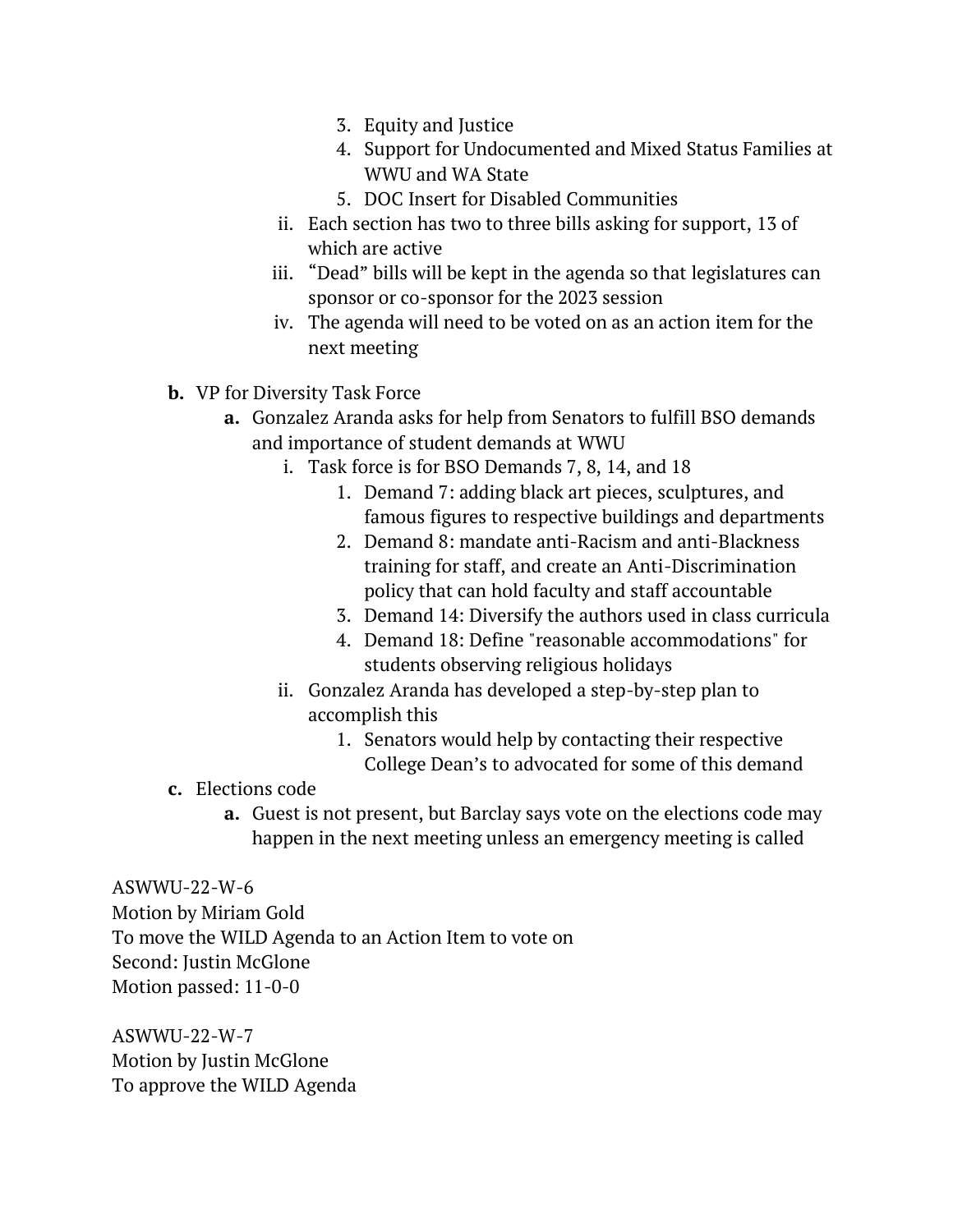Second: Cambria Keely Motion passed: 11-0-0

# **V. ACTION ITEMS – GUESTS**

#### **VI. PERSONELL ITEMS**

#### **VII. INFORMATION ITEMS – SENATE**

- **a.** HSOC (Honor Students of Color) Demands
	- a. HSOC asks the Senate to write letters to their Deans of their respective College's, to advocate for the demands of HSOC to be met
	- b. Barclay asks what the Senate could do to help HSOC meet their demands
	- c. Ingalls suggest the task force for the BSO demands also take up the HSOC demands
	- d. A Senator asks how much influence the Senate has in hiring black counselors to help meet BSO demands
		- i. Barclay says not much because there are higher groups than the Senate who make that decision
		- ii. They also say advocating for hiring black counselors is what they could do, but the Senate cannot force any hiring
		- iii. Gold says that the DEI has had a conversation with the Counseling Center who say that they want to hire black counselors, but are having difficulty getting them to move to Bellingham
	- e. McGlone comments that the Senate does not have the power to meet some HSOC demands because faculty would need meet them
		- i. Barclay suggest drafting a document to vote on at the next Senate meeting which will support the HSOC demands
- **b.** Ability and Access Committee
	- a. Barclay informs the Senate the committee will have a meeting with Keely to go over the building of the charge and charter before it is voted on
	- b. They ask if anyone would like to apart of it
- **c.** Choice Conversation
	- a. Ingalls asks what do in terms of requiring professors to give online options
		- i. Barclays encourages talking to their respective College Dean's as they a lot of influence